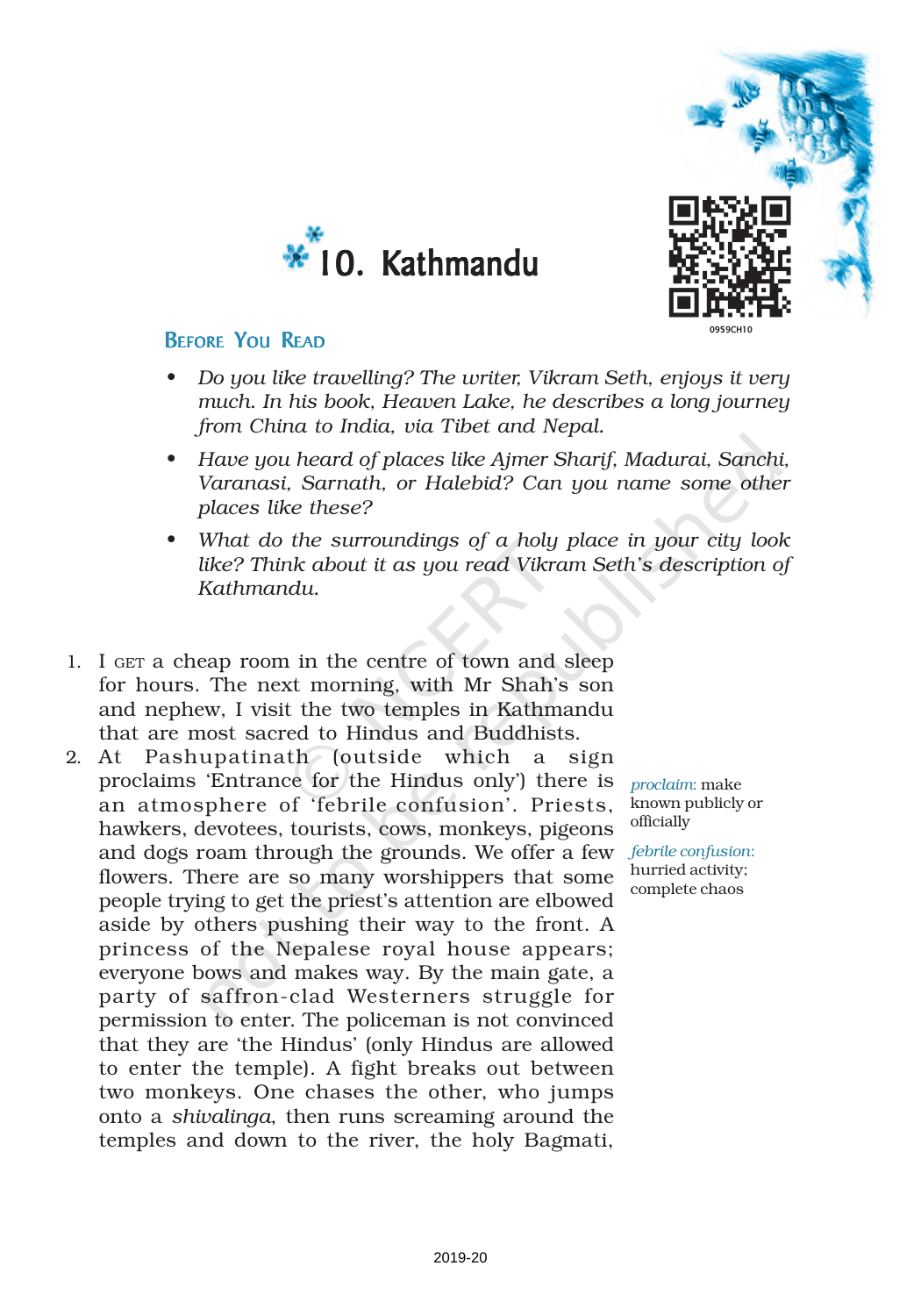

*Pashupatinath Temple, Kathmandu*

that flows below. A corpse is being cremated on its banks; washerwomen are at their work and children bathe. From a balcony a basket of flowers and leaves, old offerings now wilted, is dropped into the river. A small shrine half protrudes from the stone *shrine*: a place of platform on the river bank. When it emerges fully, the goddess inside will escape, and the evil period of the Kaliyug will end on earth.

worship

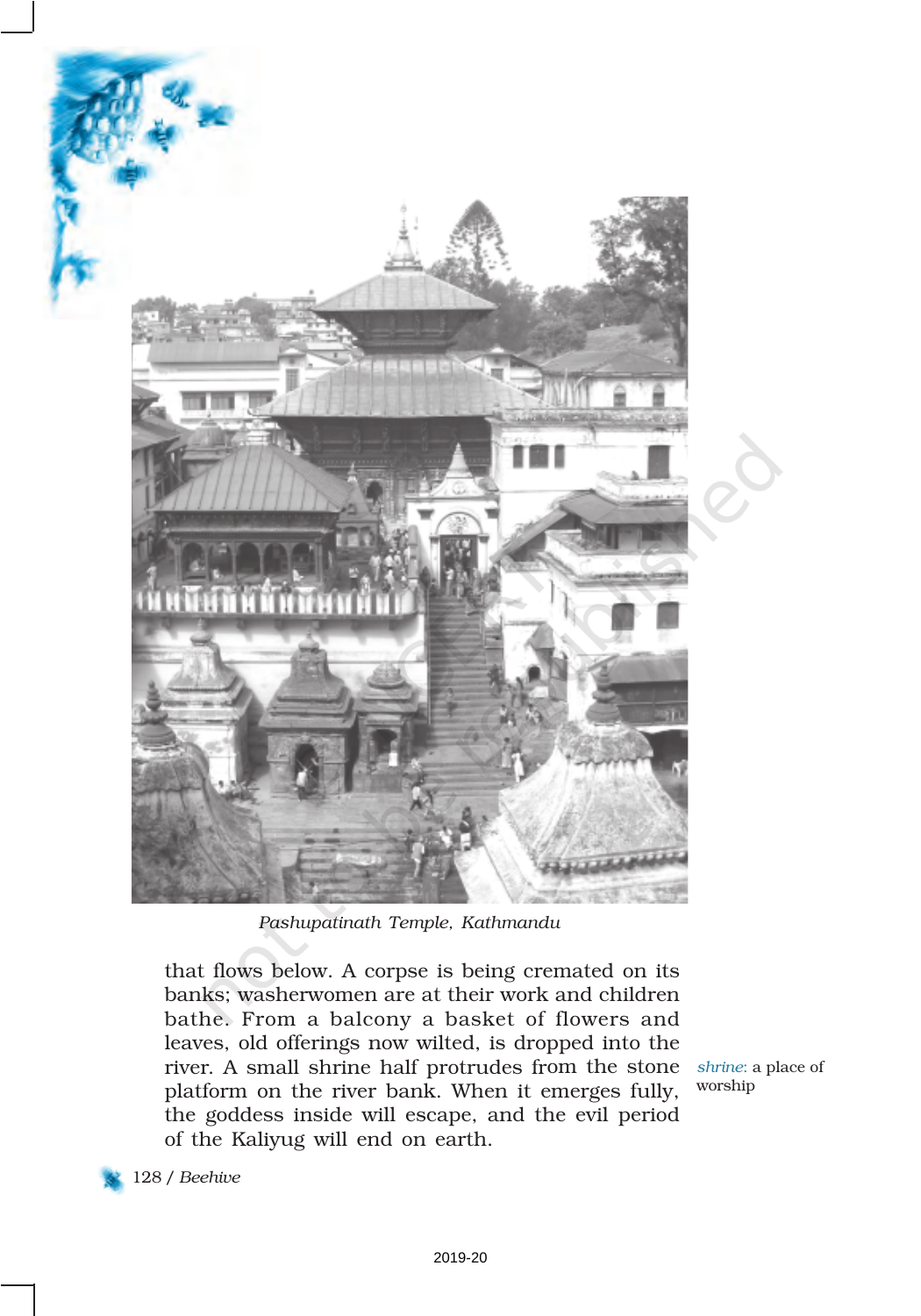



- 3. At the Baudhnath stupa, the Buddhist shrine of Kathmandu, there is, in contrast, a sense of stillness. Its immense white dome is ringed by a road. Small shops stand on its outer edge: many of these are owned by Tibetan immigrants; felt bags, Tibetan prints and silver jewellery can be bought here. There are no crowds: this is a haven of *haven*: a safe place quietness in the busy streets around.
- 4. Kathmandu is vivid, mercenary, religious, with small shrines to flower-adorned deities along the narrowest and busiest streets; with fruit sellers, flute sellers, hawkers of postcards; shops selling Western cosmetics, film rolls and chocolate; or copper utensils and Nepalese antiques. Film songs blare out from the radios, car horns sound, bicycle bells ring, stray cows low questioningly at motorcycles, vendors shout out their wares. I indulge



*The Baudhnath Stupa, Kathmandu*

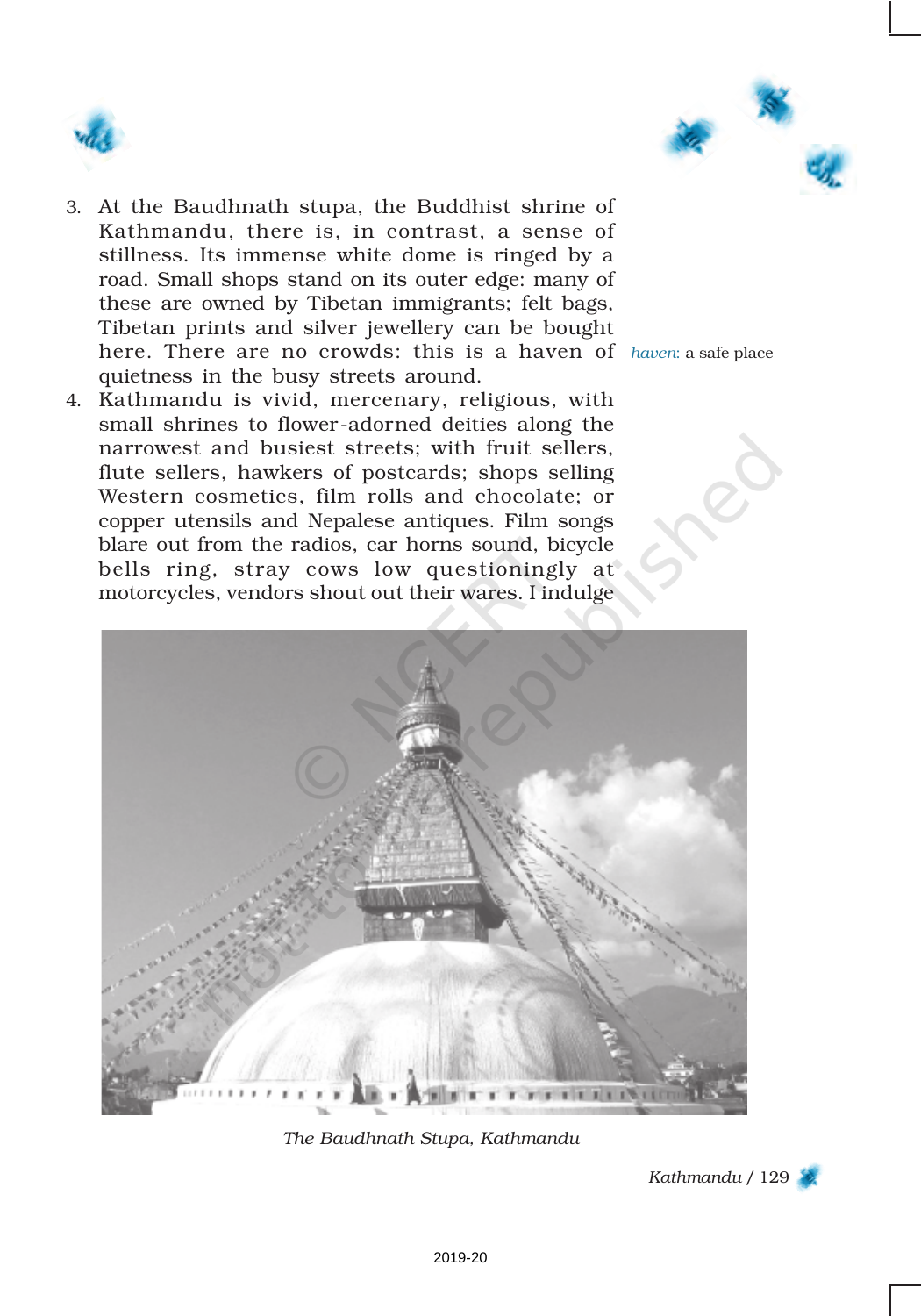

myself mindlessly: buy a bar of marzipan, a cornon-the-cob roasted in a charcoal brazier on the pavement (rubbed with salt, chilli powder and lemon); a couple of love story comics, and even a *Reader's Digest*. All this I wash down with Coca Cola and a nauseating orange drink, and feel much the *nauseating*: sickening better for it.

- 5. I consider what route I should take back home. If I were propelled by enthusiasm for travel per se, *per-se*: by itself I would go by bus and train to Patna, then sail up the Ganges past Benaras to Allahabad, then up the Yamuna, past Agra to Delhi. But I am too exhausted and homesick; today is the last day of August. Go home, I tell myself: move directly towards home. I enter a Nepal Airlines office and buy a ticket for tomorrow's flight.
- 6. I look at the flute seller standing in a corner of the square near the hotel. In his hand is a pole with an attachment at the top from which fifty or sixty *bansuris* protrude in all directions, like the quills of a porcupine. They are of bamboo: there are crossflutes and recorders. From time to time he stands the pole on the ground, selects a flute and plays for a few minutes. The sound rises clearly above the noise of the traffic and the hawkers' cries. He plays slowly, meditatively, without excessive display. He does not shout out his wares. Occasionally he makes a sale, but in a curiously offhanded way as if this were incidental to his enterprise. Sometimes he breaks off playing to talk to the fruit seller. I imagine that this has been the pattern of his life for years.
- 7. I find it difficult to tear myself away from the square. Flute music always does this to me: it is at once the most universal and most particular of sounds. There is no culture that does not have its flute the reed *neh*, the recorder, the Japanese *shakuhachi*, the deep *bansuri* of Hindustani classical music, the clear or breathy flutes of South America,

*marzipan*: a sweet made with grated almond *brazier*: open stove

*meditatively*: thoughtfully

*offhanded*: casual; not showing much interest in something

130 / *Beehive*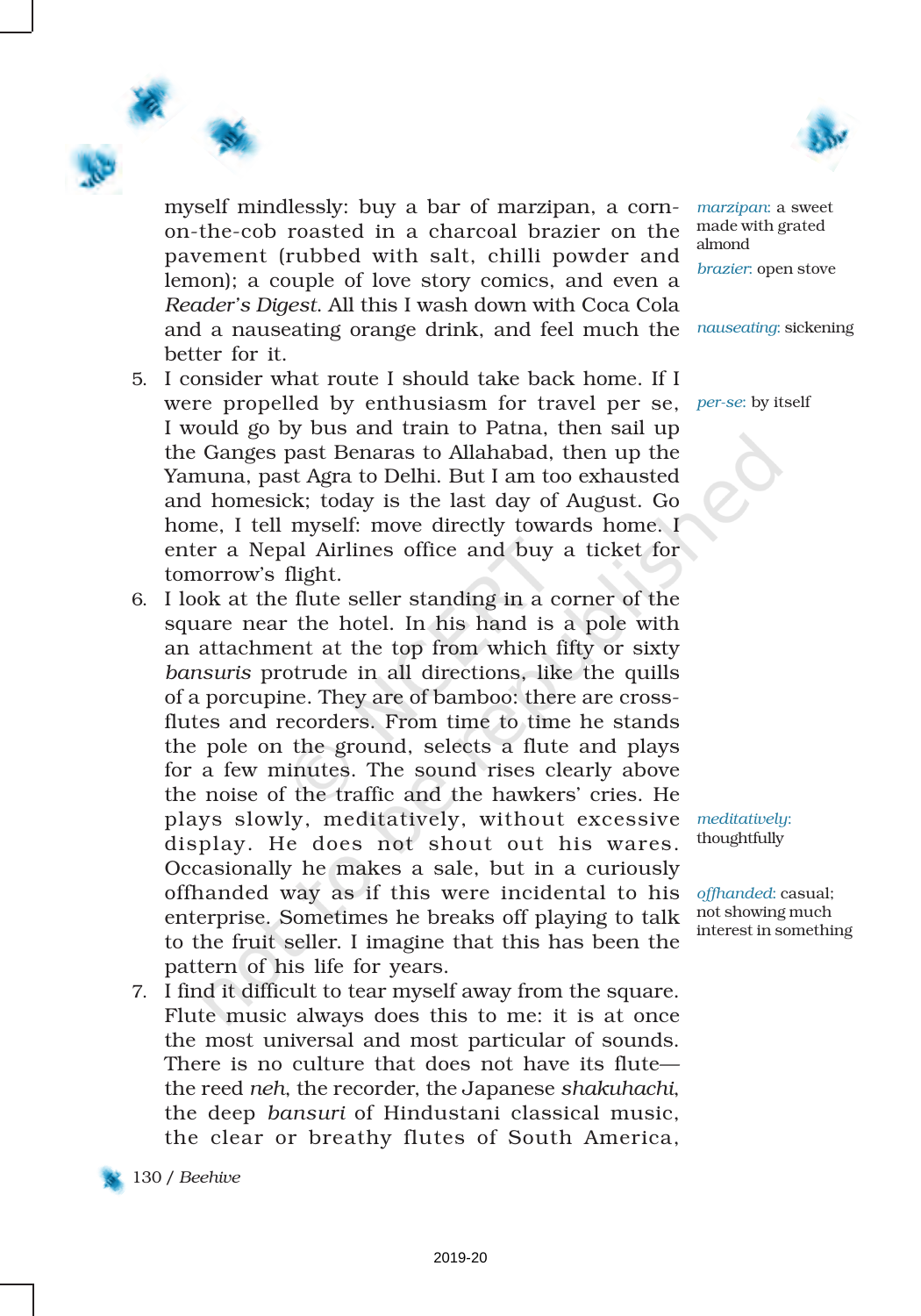

the high-pitched Chinese flutes. Each has its specific fingering and compass. It weaves its own associations. Yet to hear any flute is, it seems to me, to be drawn into the commonality of all mankind, to be moved by music closest in its phrases and sentences to the human voice. Its motive force too is living breath: it too needs to pause and breathe before it can go on.

8. That I can be so affected by a few familiar phrases on the *bansuri*, surprises me at first, for on the previous occasions that I have returned home after a long absence abroad, I have hardly noticed such details, and certainly have not invested them with the significance I now do.

> VIKRAM SETH [an extract from *Heaven Lake*]



#### *Activity*

1. On the following map mark out the route, which the author thought of but did not take, to Delhi.



2. Find out the possible routes (by rail, road or air) from Kathmandu to New Delhi/Mumbai/Kolkata/Chennai.

*Kathmandu* / 131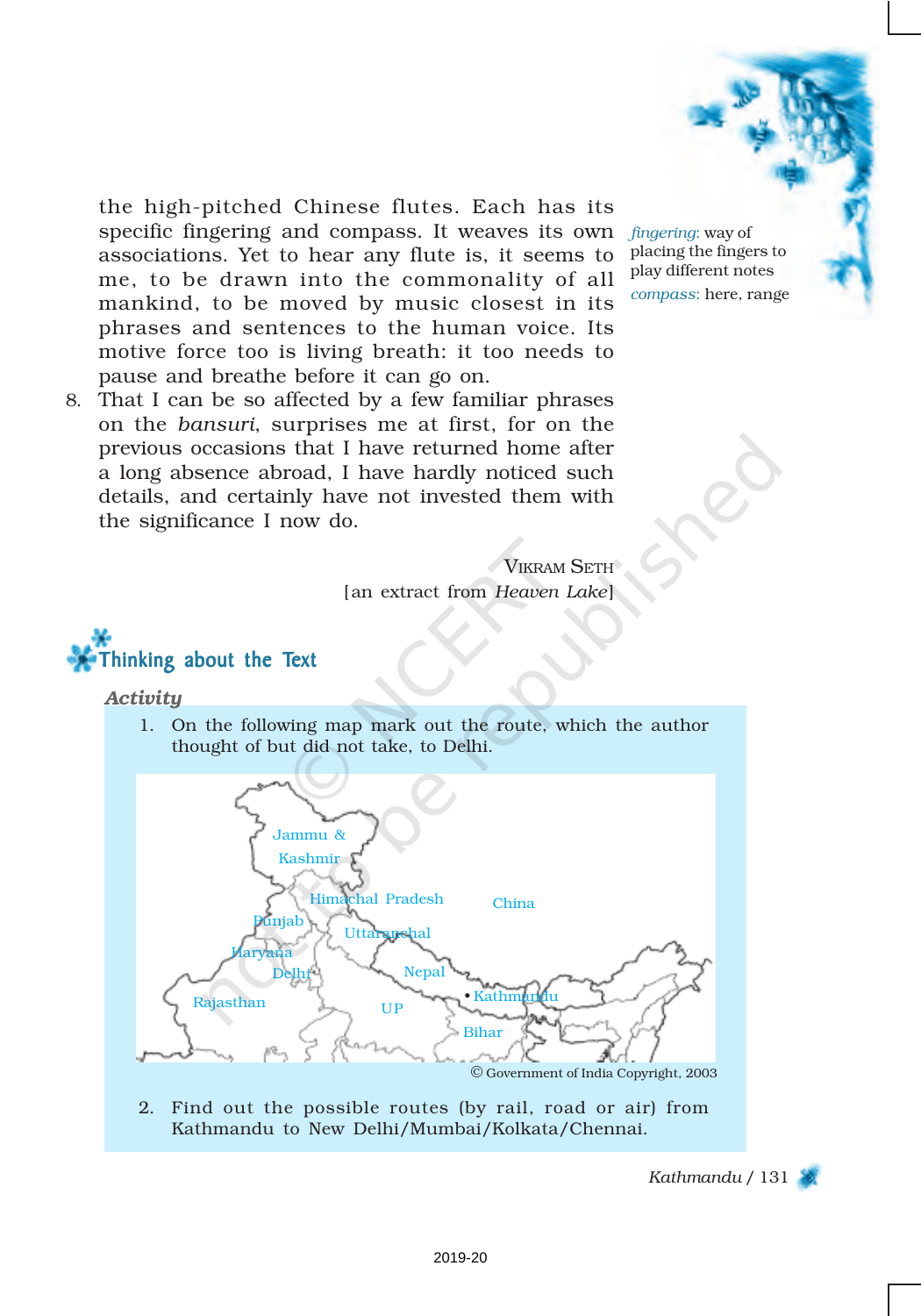- I. Answer these questions in one or two words or in short phrases.
	- 1. Name the two temples the author visited in Kathmandu.
	- 2. The writer says, "All this I wash down with Coca Cola." What does 'all this' refer to?
	- 3. What does Vikram Seth compare to the quills of a porcupine?
	- 4. Name five kinds of flutes.

II. Answer each question in a short paragraph.

- 1. What difference does the author note between the flute seller and the other hawkers?
- 2. What is the belief at Pashupatinath about the end of Kaliyug?
- 3. The author has drawn powerful images and pictures. Pick out three examples each of
	- (i) the atmosphere of 'febrile confusion' outside the temple of Pashupatinath (for example: some people trying to get the priest's attention are elbowed aside...)
	- (ii) the things he sees
	- (iii) the sounds he hears

III. Answer the following questions in not more than 100–150 words each.

- 1. Compare and contrast the atmosphere in and around the Baudhnath shrine with the Pashupatinath temple.
- 2. How does the author describe Kathmandu's busiest streets?
- 3. "To hear any flute is to be drawn into the commonality of all mankind." Why does the author say this?

## Thinking about Language

- I. Read the following sentences carefully to understand the meaning of the italicised phrases. Then match the phrasal verbs in Column A with their meanings in Column B.
	- 1. A communal war *broke out* when the princess was abducted by the neighbouring prince.
	- 2. The cockpit *broke off* from the plane during the plane crash.
	- 3. The car *broke down* on the way and we were left stranded in the jungle.
	- 4. The dacoit *broke away* from the police as they took him to court.
	- 5. The brothers *broke up* after the death of the father.
	- 6. The thief *broke into* our house when we were away.

132 / *Beehive*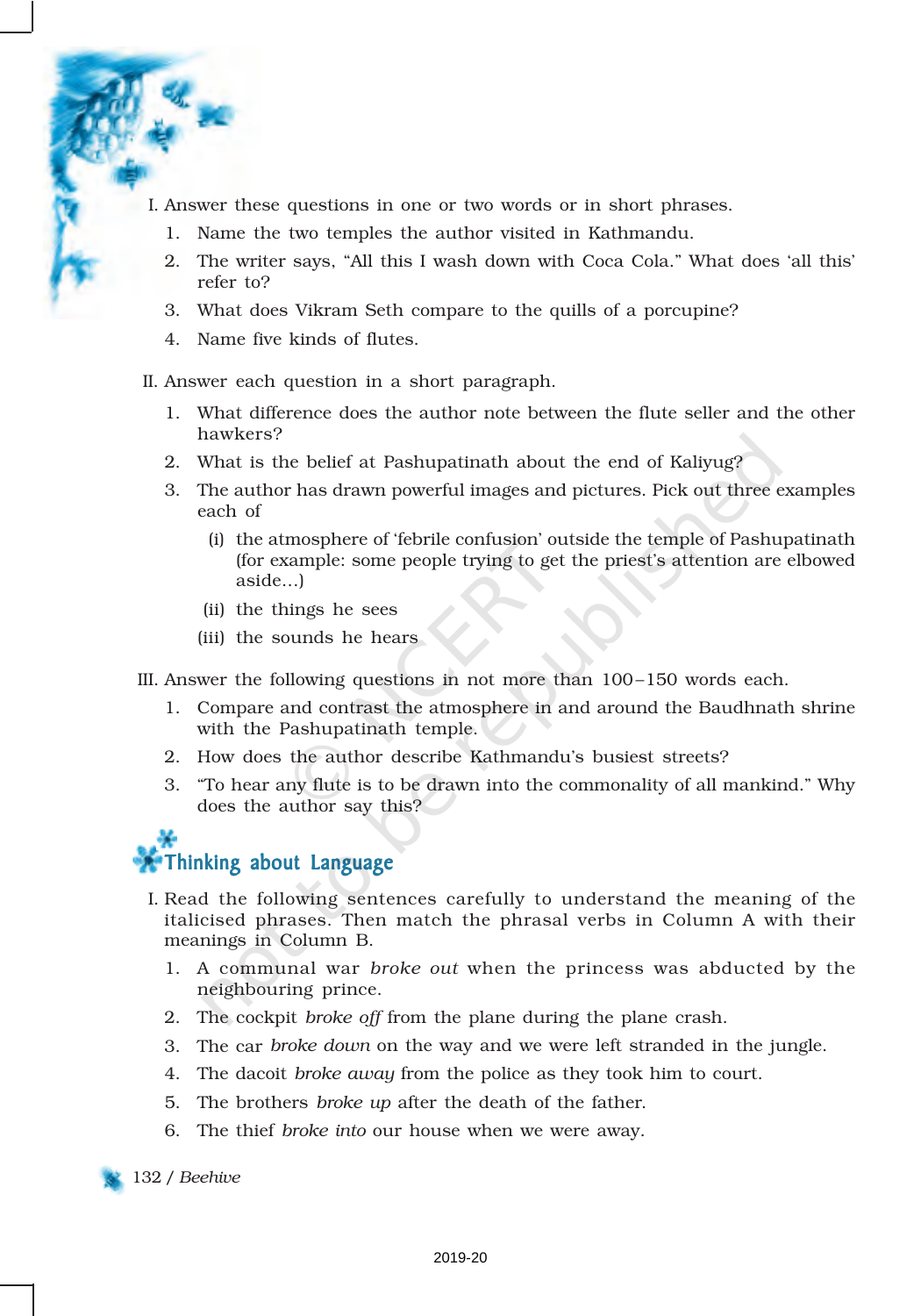



| (i) break out<br>(ii) break off   | (a) to come apart due to force<br>(b) end a relationship        |
|-----------------------------------|-----------------------------------------------------------------|
| (iii) break down                  | (c) break and enter illegally; unlawful<br>trespassing          |
| (iv) break away (from<br>someone) | (d) of start suddenly, (usually a fight,<br>a war or a disease) |
| (v) break up                      | (e) to escape from someone's grip                               |
| (vi) break into                   | stop working<br>(t)                                             |

II . 1. Use the suffixes -ion or -tion to form nouns from the following verbs. Make the necessary changes in the spellings of the words.

*Example*: proclaim – proclamation



- 2. Now fill in the blanks with suitable words from the ones that you have formed.
	- $(i)$  Mass literacy was possible only after the  $\_\_\_\_\_\_$  of the printing machine.
	- (ii) Ramesh is unable to tackle the situation as he lacks .
	- (iii) I could not resist the  $\qquad \qquad$  to open the letter.
	- (iv) Hardwork and **are the main keys to success.**
	- (v) The children were almost fainting with \_\_\_\_\_\_\_\_\_\_\_\_\_ after being made to stand in the sun.

#### III. Punctuation

Use capital letters, full stops, question marks, commas and inverted commas wherever necessary in the following paragraph.

an arrogant lion was wandering through the jungle one day he asked the tiger who is stronger than you you O lion replied the tiger who is more fierce than a leopard asked the lion you sir replied the leopard he marched upto an elephant and asked the same question the elephant picked him up in his trunk swung him in the air and threw him down look said the lion there is no need to get mad just because you don't know the answer

*Kathmandu* / 133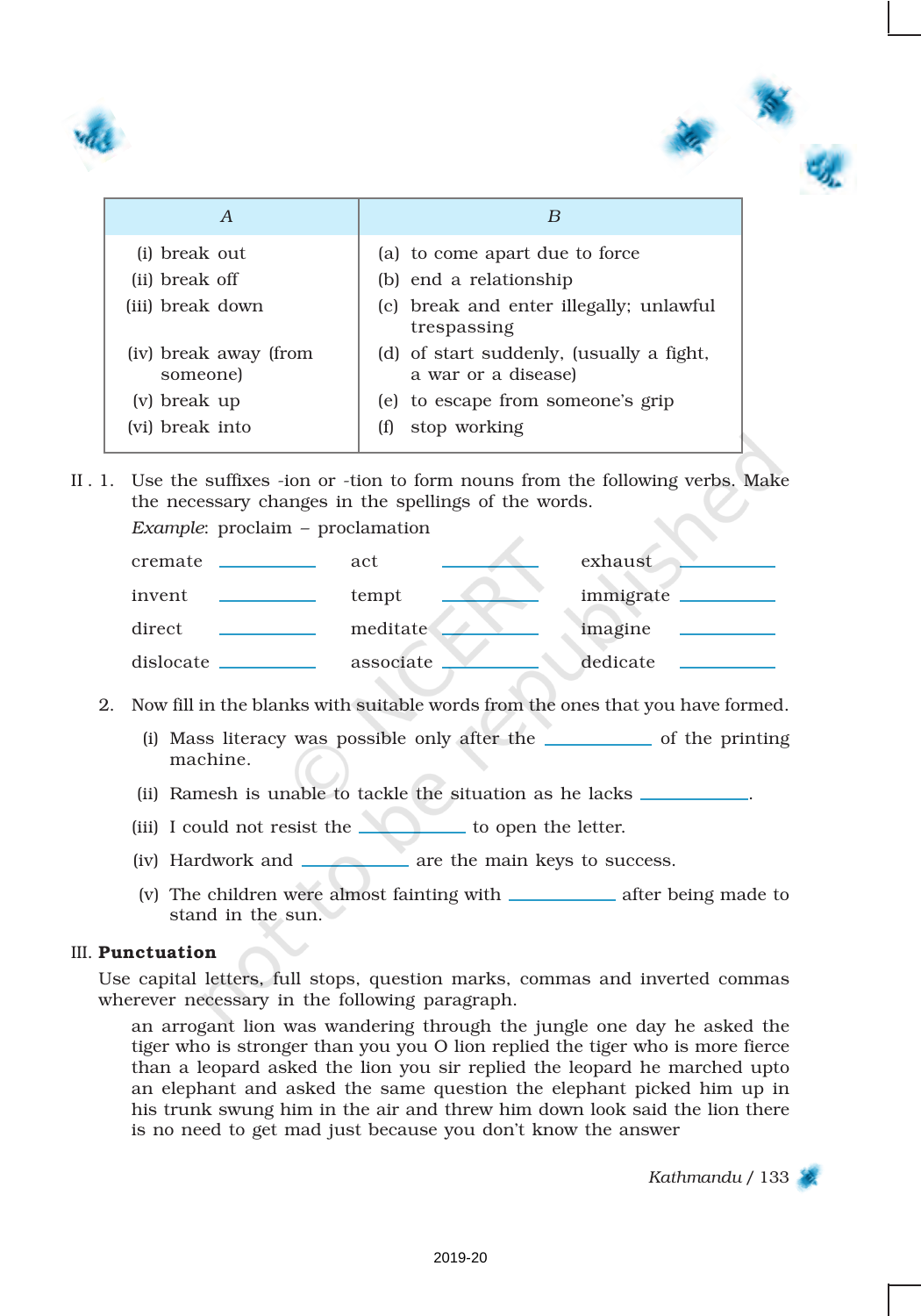

#### IV. Simple Present Tense

Study these sentences from the lesson.

- A fight *breaks* out between two monkeys.
- Film songs *blare* out from the radios.
- I *wash* it down with Coca-Cola.

The italicised verbs are in the simple present tense. The writer is here describing what he saw and heard but he uses the present tense instead of the past tense. A narration or a story can be made more dramatic or immediate by using the present tense in this way.

Now look at the following sentences.

- A small shrine half *protrudes* from the stone platform on the riverbank.
- Small shops *stand* on the outer edge of the Stupa.

We use the simple present tense to speak about what is usually or generally true. The sentences above describe facts. We also use the simple present tense in sentences depicting 'universal truths'. For example:

- The sun *rises* in the east.
- The earth *revolves* round the sun.

We can also refer to habitual actions using the simple present tense.

- He usually *takes* a train instead of a bus to work.
- We often *get* fine drizzles in winter.

In these sentences words like *everyday*, *often*, *seldom*, *never*, *every month*, *generally*, *usually*, etc. may be used.

1. Fill in the blanks with the correct form of the verb in brackets.

(i) The heart is a pump that  $\Box$  (send) the blood circulating through our body. The pumping action \_\_\_\_\_\_\_\_\_\_\_\_\_\_\_ (take place) when the left ventricle of the heart (contract). This (force) the blood out into the arteries, which (expand) to receive the oncoming blood.

- (ii) The African lungfish can live without water for up to four years. During a drought it (dig) a pit and (enclose)
	- itself in a capsule of slime and earth, leaving a tiny opening for air. The capsule (dry) and (harden), but

when rain \_\_\_\_\_\_\_\_\_\_\_\_\_\_\_ (come), the mud \_\_\_\_\_\_\_

(dissolve) and the lungfish (swim) away.

(iii) MAHESH : We have to organise a class party for our teacher. (Do) anyone play an instrument?

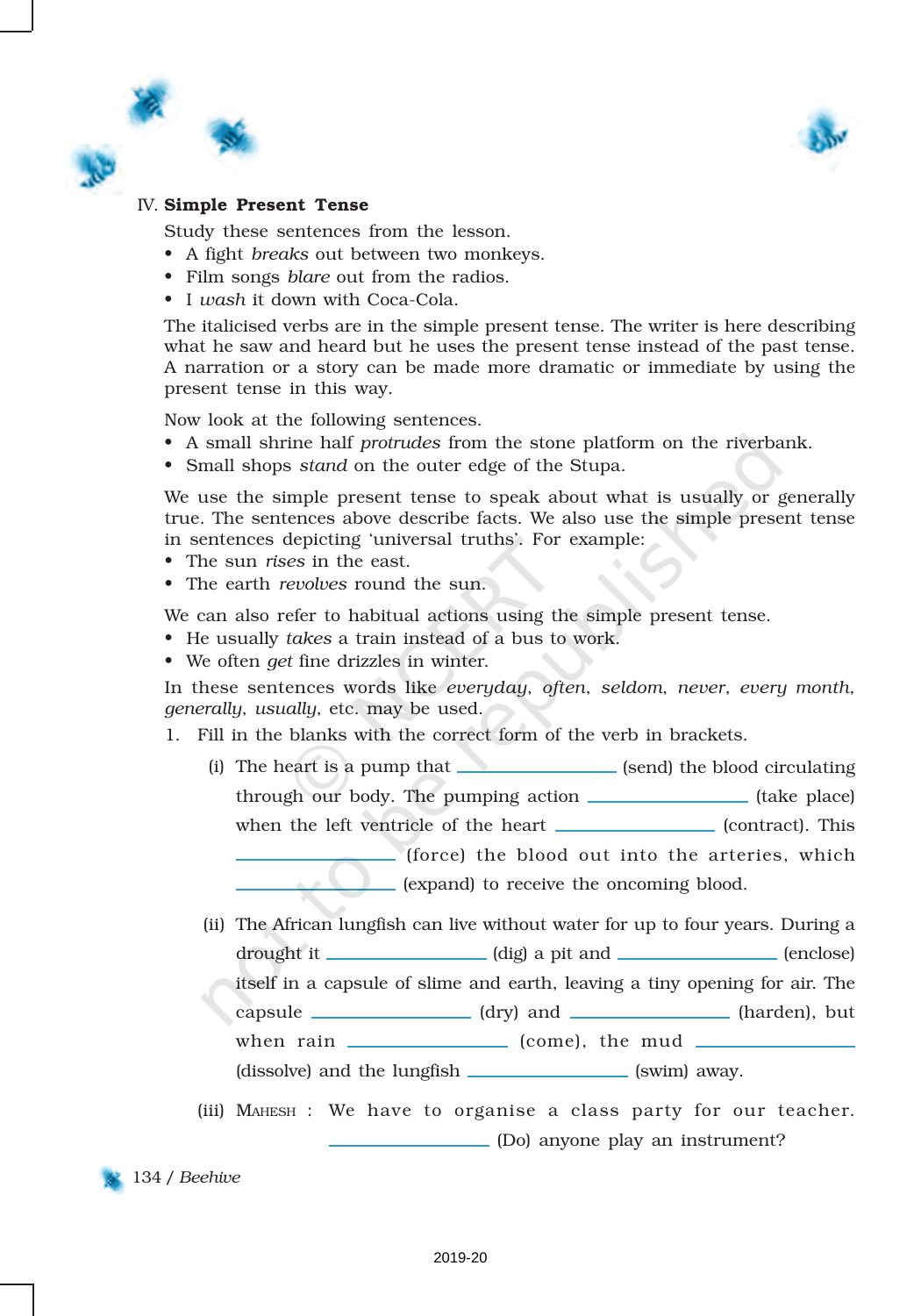VIPUL : Rohit (play) the flute.

MAHESH : \_\_\_\_\_\_\_\_\_\_\_\_\_\_\_\_\_\_ (Do) he also act?

 $VIPUL$  : No, he  $\Box$  (compose) music.

MAHESH : That's wonderful!



- 1. Discuss in class the shrines you have visited or know about. Speak about one of them.
- 2. Imagine you are giving an eyewitness account or a running commentary of one of the following:
	- (i) a game of football, cricket or hockey, or some sports event
	- (ii) a parade (e.g. Republic Day) or some other national event

Speak a few sentences narrating what you see and hear. Use the simple present and the present continuous tenses. For example:

- He passes the ball but Ben gets in the way ...
- These brave soldiers guard our frontiers. They display their skills here ...



Diary entry for a travelogue

I. The text you read is a travelogue where the author, Vikram Seth, talks about his visit to two sacred places in Kathmandu.

Imagine that you were with Vikram Seth on his visit to Pashupatinath temple, and you were noting down all that you saw and did there, so that you could write a travelogue later.

Record in point form

- what you see when you reach the Pashupatinath temple
- what you see happening inside the temple
- what you do when inside the temple
- what you see outside the temple
- what your impressions are about the place.
- II. Here is your diary entry when you visited Agra. Read the points and try to write a travelogue describing your visit to Agra and the Taj Mahal. You may add more details.

January 2003 — rise before dawn — take the Shatabdi Express at 6.15 a.m. from Delhi — meet a newly-married couple on train — talk about Himachal Pradesh  $-$  get off the train  $-$  enter the once-grand city, Agra  $-$  twisted alleys — traffic dense — rickshaws, cars, people — vendors selling religious artifacts, plastic toys, spices and sweets — go to the Taj Mahal — constructed entirely of white marble  $-$  magical quality  $-$  colour changes with varying of light and shadow — marble with gemstones inside — reflection of the Taj Mahal in the pond — school-children, tourists — tourist guides following people.

*Kathmandu* / 135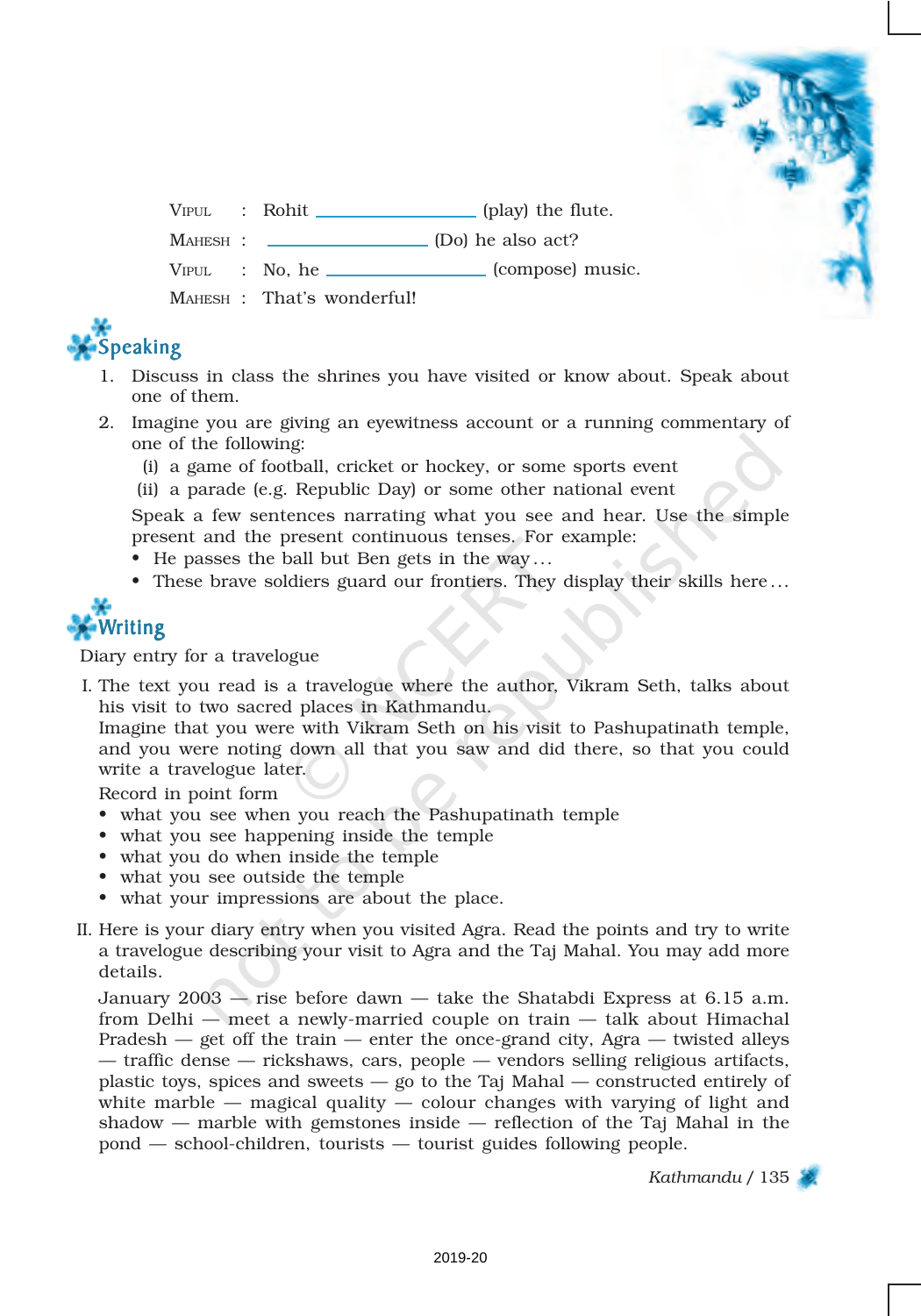# A Slumber Did My Spirit Seal

*This poem is about the death of a loved one. How does the poet feel when he thinks about her death? How does he imagine her to be, after death?*

A slumber did my spirit seal— I had no human fears. She seemed a thing that could not feel The touch of earthly years. No motion has she now, no force— She neither hears nor sees, Rolled round in earth's diurnal course With rocks and stones and trees.

WILLIAM WORDSWORTH

#### **GLOSSARY**

diurnal: daily ("Earth's diurnal course" is earth's daily rotation on its axis.)



- 1. "A slumber did my spirit seal," says the poet. That is, a deep sleep 'closed off' his soul (or mind). How does the poet react to his loved one's death? Does he feel bitter grief ? Or does he feel a great peace?
- 2. The passing of time will no longer affect her, says the poet. Which lines of the poem say this?
- 3. How does the poet imagine her to be, after death? Does he think of her as a person living in a very happy state (a 'heaven')? Or does he see her now as a part of nature? In which lines of the poem do you find your answer?